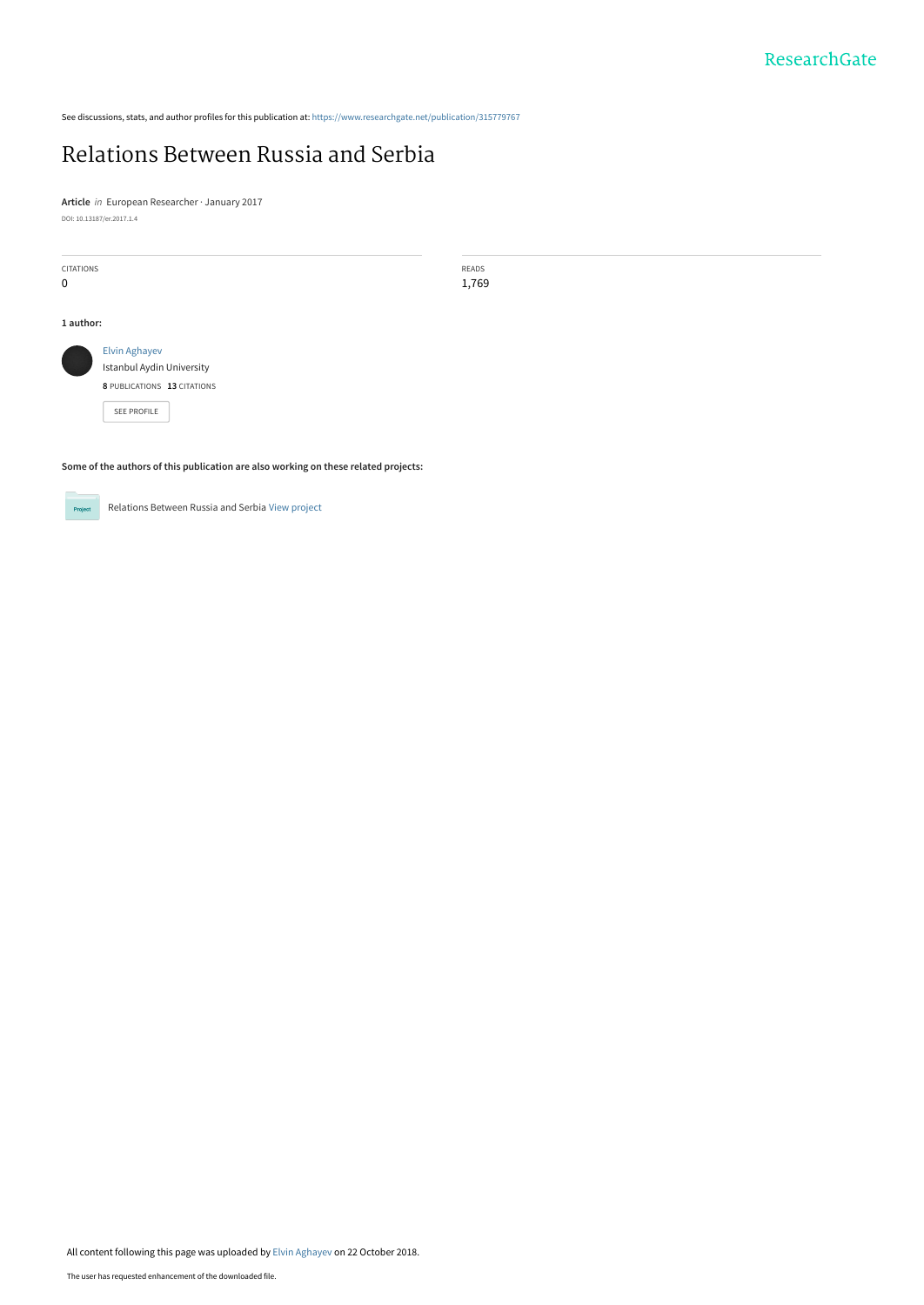Copyright © 2017 by Academic Publishing House *Researcher*



Published in the Russian Federation European Researcher. Series A Has been issued since 2010. ISSN 2219-8229 E-ISSN 2224-0136 2017, 8(1): 4-8

DOI: 10.13187/er.2017.1.4 [www.erjournal.ru](http://www.erjournal.ru/)

# **Articles and Statements**



# **Relations Between Russia and Serbia**

Elvin Aghayev <sup>a</sup> , \*

<sup>a</sup> Istanbul Aydin University, Turkey

## **Abstract**

Relations between Russia and Serbia are closely allied with historical, spiritual, and cultural ties. Of all the great powers, Russia has had the strongest influence on Serbia. This paper will deal with the history of Serbian-Russian relations, starting with 16th century and Ivan the Terrible's interests in Balkans. Since the 18th century, the opinion has emerged that Russia is a protector of Serbia. First, the Serbian Uprising was a great opportunity for Russia's "entry" into the Balkan regions. After the October Revolution, relations tensed since the monarchy was opposed to communism. After World War II, relations improved, but only until 1948 when Tito and Stalin came into the direct conflict that lasted until Stalin's death. The second half of the 20th century was marked by better relations between these two countries.

**Keywords:** Russia, Serbia, Yugoslavia, Balkans, Eastern Europe.

# **1. Introduction**

The long tradition of relations between the peoples of Russia and the Balkan Peninsula, the constant involvement of the Russian state from the end of the 17th century into a political confrontation in this region, the historically formed image of South-Eastern Europe as an arena for clashes between the interests of the great powers – all this could not but cause the natural attention of politicians and scholars to the Balkan issue in modern times. In Serbia, there has always been a very well-known myth about the historical and long friendship between Serbia and Russia. However, Russia's use of "soft power" in its interaction with Serbia has mainly contributed to this understanding of the relationship between the two countries. This myth speaks of centuries-old friendship and brotherhood between the two Orthodox countries, i.e., Serbia and Russia. What is particularly emphasized in this respect is that Russia presents itself as a protector of Serbia. However, rational and critical views, especially historical, represent more realistic views about relations between Serbia and Russia. This critical doctrine considers that one of the main goals of the Russian Federation is positioning itself in the world with special focus on the Balkans. This understanding of the relationship between the two countries has sustained for more than two centuries, almost without change.

The Yugoslav crisis, which entailed inter-ethnic clashes and civil wars in the Balkans, was the bloodiest conflict in Europe since the Second World War. The process of disintegration of the states

\* Corresponding author

E-mail address[: elvinagayev@stu.aydin.edu.tr \(](mailto:elvinagayev@stu.aydin.edu.tr)E. Aghayev)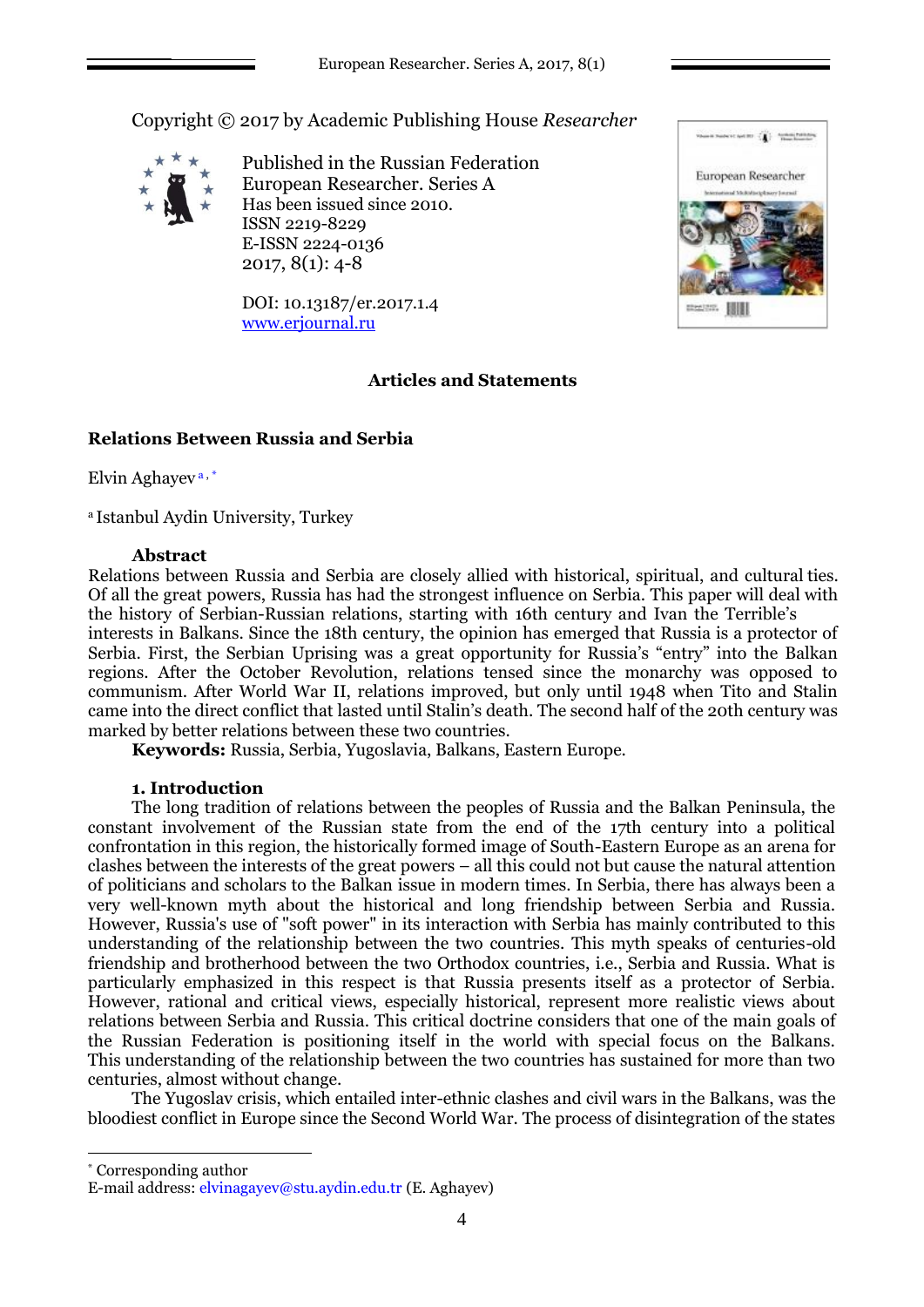of the former Yugoslavia has not yet been stopped, as evidenced by the declaration of independence by the Republic of Montenegro in 2006 and the continuing friction over the status of the Balkan regions, such as Kosovo.

#### **2. Discussion and results**

### **2.1. Relations during the Middle Ages**

During the time of Emperor Ivan IV the Terrible (1530–1584), Russian policy began take serious interest in the East and the Balkans. However, the opinion and attitude that Russia is the protector of Serbia and the Christian peoples of the Balkans was only formed in the 18th century. This understanding belied the true intentions of the Russian empire toward that part of Europe. This myth about the intimate friendship between the two nations sought to conceal Russia's attempts to manage the Balkan countries in accordance with their imperial goals, but also to use them in their struggle with other great powers (Russkiy Mir, 2009). The Ottoman Empire did not oppose Russian aspirations because they demanded for themselves the right to protection of Muslims in Russia. In this way has been created the ideological basis that allowed Russia for centuries to pursue free expansion to the southeast and the achievement of European imperial aspirations – all under the assumption of the myth of the protection of Orthodox Christian Nations.

The first international agreement by which Russia won the right to represent "the Orthodox peoples of the Balkans" (Serbs, Bulgarians, and Greeks) was the Treaty of Kucuk-Kaynarca in 1774. Wallachia and Moldavia, although they were still parts of the Ottoman Empire, came under Russian protectorate, and Russia received the right of the passage of its merchant fleet through the Bosporus and Dardanelles straits (Treaty of Peace, 1774). With this change, Russia came closer to achieving one of its goals of having access to the "warm seas." Already in 1782, Empress Catherine II created the "Greek project" whose aim was to divide the Ottoman Empire, and with that the Balkan Peninsula, between Austria and Russia. Had this plan been implemented, Russia would have gained most of Serbia under its control and had access to the Danube.

#### **2.2. First Serbian Uprising**

The First Serbian Uprising, which was in 1804, was an opportunity for a stronger penetration of Russia into the Balkans. Russia initially imposed to Serbian rebels to seek only autonomy within the Empire because Russia was on good terms with the Ottoman Empire. The strength of Russian influence in Serbia is shown in the fact that the Serbian rebels initially wanted to turn for help to Austria (as a territorially nearer Christian ally with which it had previously fought against the Ottomans), but they were under the strong influence of the Orthodox church, which was also under Russian influence, and in the end they turned to Russia. In 1806, the situation has changed significantly because Russia entered into war against the Ottoman Empire. Under Russian influence, the Serbs give up further peace negotiations with the Ottoman Empire, and the positive results that had been achieved with "Ichko's deputation" were also lost (Petar Ichko, head of the Serbian delegation at the negotiations with the Ottomans). Russia then considered that the guarantor of Russian influence in the Balkans should be Serbia, Montenegro, and Bosnia and Herzegovina. However, for strategic reasons and because of Napoleon, in 1812 Russia with the Ottoman Empire signed the Bucharest peace treaty. The eighth point of the agreement specifically referred to the Serbian rebels - Ottoman garrisons would be returned to towns, rebel forts would be destroyed, and the Serbs would be left alone to deal with the Ottomans (Meriage, 1978).

The period of 1876-1878 marked the great Eastern crisis and Serbia's entry into the war against the Ottoman Empire. Meanwhile, Russia with the Austro-Hungarian plans sought to divide spheres of influence in the Balkans, and one of the most famous of these plans was the Budapest Convention of 1877. Russia's goal was to break up the Ottoman Empire and take Bosporus and Dardanelles since exit to the sea was necessary because of growing agrarian exports and to preserve the Black Sea fleet (Meriage, 1978). These economic and strategic goals of Russia were shown in the ideological narrative of helping the Balkan Christians in the struggle for the liberation from the Ottomans. Some would say that Russia helped Serbia only for its own benefit, but actually, those two nations have much stronger connections.

Until 1940, there were no diplomatic relations between the Soviet Union and Yugoslavia. During World War II, Soviets were trying to functionalize partisans with the purpose of their negotiations with the Western allies. Towards the end of the Second World War, more precisely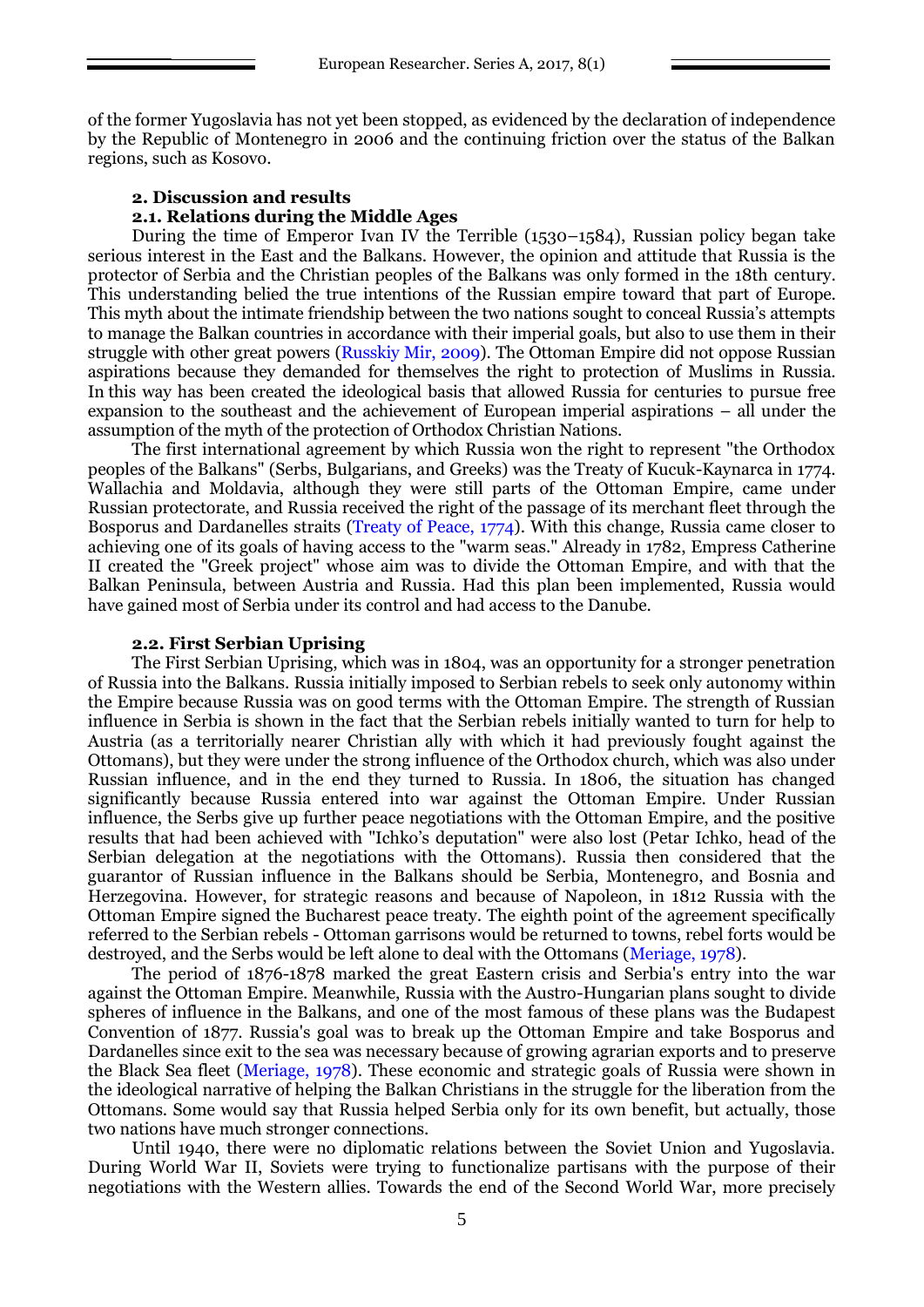towards the end of 1944, the Red Army had greatly contributed to the victory of Yugoslav Partisans against the fascist forces (Curtis, 1992).

### **2.3. Serbian-Russian relations after the Second World War**

Diplomatic relations between the USSR and Yugoslavia were established on June 24, 1940. It was during the time of the Cominform Resolution in 1948 that the USSR starts to have an ideological break with Yugoslavia. Stalin wanted to keep Yugoslavia under the control of the eastern bloc. The period from 1948 up until Stalin's death has been very difficult for both countries that emerged as winners after World War II (Curtis, 1992).

After Stalin's death there was the Soviet-Yugoslav reconciliation, but it was short lived since new disagreements began in 1958 and Soviet officials again tried to intervene in decisions of the Communist Party of Yugoslavia. In addition, any attempt to reform Yugoslavia in the USSR was accompanied by a negative view, in the sense that they caused anxiety and suspicion in their usefulness. In particular, they harshly judged economic reform in 1965. The Soviets were opposed to all reforms in Yugoslavia because they felt that any reform as well as the democratization lead Yugoslavia "in liberalism and the West" and therefore must be prevented. The Soviet regime has, therefore, constantly looked for and encouraged dogmatists who will start "sovietisation" of Yugoslavia (Curtis, 1992). The event that caused the dissatisfaction of the Soviets, and which has also represented a milestone in the democratization of Yugoslavia, was the replacement of Aleksandar Rankovic, conservative Yugoslav vice president and controller of UDB on Brioni in 1966. In addition to causing discontent, this event meant the end of hope for the return of Yugoslavia to the Soviet "camp" after Tito. Soviet officials at that time thought that Rankovic was a better and more honest communist than those who replaced him; he did not want such a development and he was victim of the winning concepts, which led to liberalism and resulted in something like social democracy.

During the second half of the sixties, the USSR spread the idea of the need for the dissolution of Yugoslavia, that eastern European countries should ensure that they win the most important positions in Macedonia, Serbia, and Montenegro because these republics were always "pro-Slovenian", unlike other Yugoslav republics that were pro-Western, so it did not matter what happened to them. However, the Soviet delegates said that the disintegration of Yugoslavia was not only an internal affair, but if socialism was threatened in Yugoslavia, then Warsaw Pact troops must intervene, just as they intervened in Czechoslovakia and Hungary.

#### **2.4. Contemporary relations**

During the nineties, Russia followed the Western politics that were carried out in the Balkans and participated actively in their creation. Russia as a member of the Contact Group and the UN Security Council has supported all the resolutions related to the Balkan crisis in the nineties.

The Russian Federation is today present in Serbia in various ways, through its media like "Sputnik" and non-governmental organizations such as "Zavetnici" and "Obraz." Today, very often nationalist groups are connected with Russia in some ways. It cannot be said with certainty that Russia defends the heritage of the nineties of the 20th century, left behind the regime of Slobodan Milosevic, but it is true that Russia benevolently accepts Milosevic's political party that is still very active and is even part of the ruling coalition. Milosevic's wife still lives in Moscow. Still, the Russian Federation on the other hand is more protective towards its own position on the Balkans than towards policies set forth in the nineties.

As a result of the collapse of Yugoslavia, war broke out in 1992 between the Serbs and the Bosnians. According to the latest data, the total number of deaths was about 110,000 people, and the number of refugees more than 2.2 million people (Calic, 2012). This conflict is considered the most destructive in Europe since the Second World War. Most civilians suffered from this war. Since July 12, 1995, there was a very large scale massacre of the Bosnian Muslims. In one city alone (Srebrenica), in one day, more than 8000 Bosnians were killed (Calic, 2012). After this tragedy, many countries and international organizations called this tragedy a genocide. As of January 2007, the International Tribunal qualified actions of Serbians as "genocide crimes." In turn, in January 2009, the European Parliament proclaimed July 11, "the day of the memory of the genocide in Srebrenica"(20 years after...). It can be stressed that such a large-scale massacre within a potential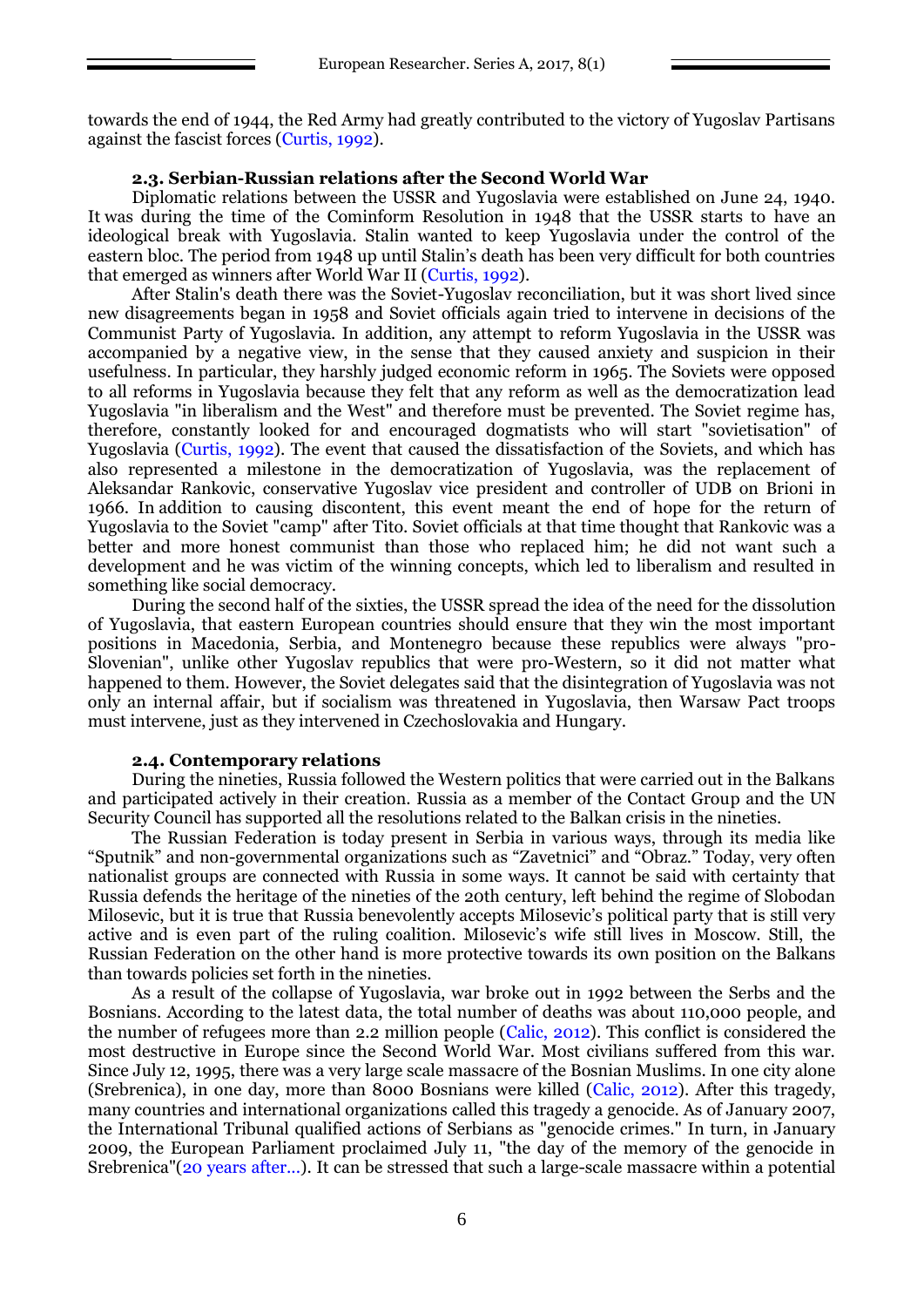Europe state has damaged the reputation of not only Europe but also of the world's leading powers and international organizations.

On July 8, 2015, the UN Security Council considered the draft resolution prepared by Great Britain on Srebrenica, recognizing the massacre as an act of genocide. Three permanent members of the Security Council (France, United Kingdom, United States) and seven non-permanent members (Chad, Chile, Jordan, Lithuania, Malaysia, New Zealand, Spain) supported the document but four (China, Angola, Nigeria and Venezuela) refrained. Voting against the resolution was the permanent member of the UN Security Council, Russia, which blocked the adoption of the resolution (Baker, 2015). According to Russia, the offered resolution threatened to aggravate the situation in the Balkans. China felt voting on the draft resolution would negatively affect the unity of the members of the Council. The United States and Britain regarded the Russian veto as a denial of the facts established by the UN International Court of Justice (Baker, 2015).

Armed conflicts in the Balkans threatened the emergence of many refugees in the territory of Western European countries and the destabilization of the situation in Europe. Therefore, the security issues and stability of Eastern Europe have become extremely relevant for the international community.

Traditionally, special attention is paid in the Russian-Serbian dialogue to the maintenance of peace and stability in the Balkan region, primarily within the framework of the Kosovo settlement. Russia has consistently supported Serbia in defending its sovereignty and territorial integrity in relation to Kosovo based on international law. On February 18, 2008, Afghanistan, Taiwan, and a number of European countries were the first to recognize the independence of Kosovo. The first such decision was made by France, and then Great Britain and Italy joined it. On the same day, the independence of Kosovo was recognized in the United States. At the same time, recognition of independence of Kosova was opposed by Spain, and also Cyprus, Greece, Slovakia, Bulgaria, Romania, China, and Russia (Kosovo...).

Russia and Serbia have traditionally maintained an active political dialogue. The two countries regularly hold meetings at the highest level. On May 24, 2013, in Sochi, Presidents Vladimir Putin and Tomislav Nikolic signed the declaration on strategic partnership between Russia and Serbia. At the moment, between the two states exist a visa-free regime. The bilateral trade between Russia and Serbia turnover in 2014 amounted to \$2123.0 million dollars, whereas five years before (in 2009) it was almost half less - \$1102.7 million. Total Russian investment in the Serbian economy at the end of 2014 taking into account the investment carried out through third countries reached 3.9 billion dollars ( $\Gamma$ лаголева и др., 2015). The two countries have conducted joint military exercises. In 2016, Russia transferred to Serbia as a gift thirty T-72C tanks and thirty BRDM-2 with all arms. It is also reported that Russia intends to transfer six MiG-29 fighters in the near future (Лихоманов, 2016a). Moreover, they signed an agreement on the purchase of the Buk air defense complex for the Serbian army (Лихоманов, 2016b). Close contacts are maintained between the governments of the two countries. Inter-parliamentary cooperation is being strengthened. The authorities of Serbia, aimed at joining the EU, did not join the anti-Russian sanctions of the European Union and take a reserved position on the events in Ukraine.

Besides that, in the city of Nis there is still an active Russian humanitarian mission, which is active mostly when Serbia is threatened by a humanitarian catastrophe such as floods or wildfires. So, Russia continues to be present in Serbia in various ways.

### **3. Conclusion**

The peoples of Russia and Serbia firmly connect values as similarity in origin and language, but there is also a direct affinity between the people. The processes taking place on the territory of the former socialist Yugoslavia are constantly attracting the attention of the Russians. And this attention increases from year to year. Today, Russia is restoring its positions in the traditionally important Balkan region. Russia was one of the most important actors to support Serbia in many political and regional developments. Besides, the essential growth of Russia in the Serbian economy is evident.

The region of Central and Southeastern Europe has always played a special role in world development. Always staying territorially and geographically part of Europe, Serbia has never in fact been part of it. As in the past, today the issue of entering Europe is connected with the complexity and unresolved "Serbian issue," which has a 200-year history.